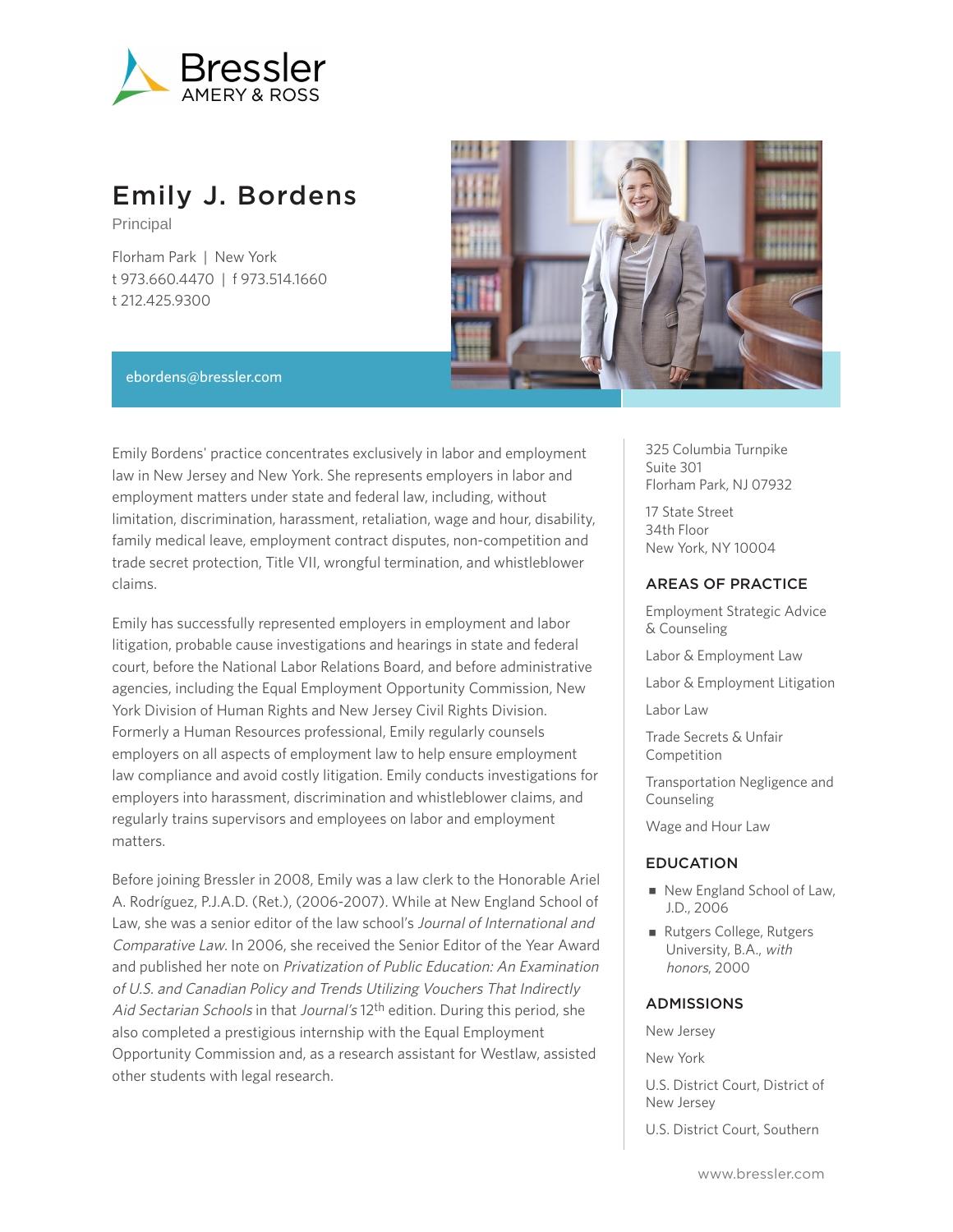

### Awards & Accolades

■ Recognized on the New Jersey Super Lawyers "Rising Stars" List, 2013-2018

No aspect of this or any advertisement has been approved by the Supreme Court of New Jersey. A description of the award methodologies can be found here.

## News & Alerts

Just Trucking Along: New Jersey Federal Court Rules Truck Drivers Were Misclassified as Independent Contractors Alert, Law Alert, 06.16.2022

NYC Enacts Salary Transparency Law Alert, Labor & Employment Law Alert, 05.18.2022

The Future of Mandatory Arbitration of Sexual Assault and Harassment Claims Alert, Labor & Employment Law Alert, 02.15.2022

Supreme Court Weighs In On OSHA'S Vaccine Mandate: Here's What We Know

Alert, Labor & Employment Alert, 01.21.2022

Bressler Announces New Partner and Counsel Promotions Firm News, 01.01.2022

NYC Issues Order Requiring COVID-19 Vaccination For Entire Private Sector Workforce Alert, 12.21.2021

Uncertain Future of COVID-19 Vaccine Mandates Alert, Labor & Employment Alert, 12.06.2021

Uncertain Fate of OSHA's Emergency Temporary Standard Alert, Labor & Employment Law Alert, 12.01.2021

EEOC Issues New Guidance Concerning COVID-19 Vaccination Based Religious Accommodations Alert, Labor & Employment Law Alert, 11.04.2021

Employees Are Required To Get Vaccinated? Here's What We Know Labor & Employment Law Alert, 10.07.2021

District of New York

U.S. District Court, Eastern District of New York